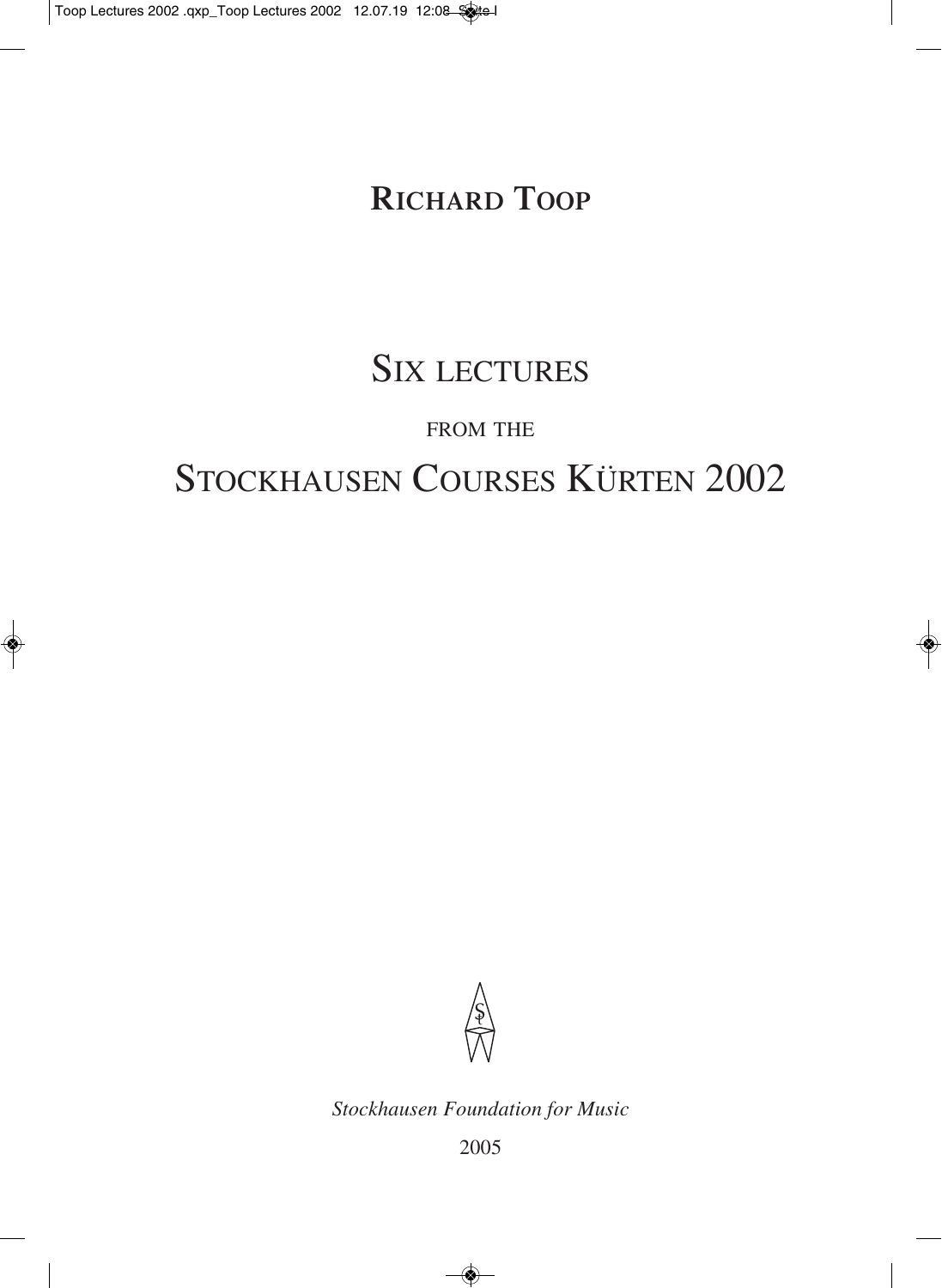#### **INTRODUCTION**

The six texts collected here formed the basis of six analysis classes given at the 2002 Stockhausen Kürten Courses, from July 28 to August 3. Each class ran for about 2 hours, and while there was plenty of time to look at both general principles and compositional details, there was no question of providing comprehensive analyses of individual works. Rather, the emphasis was on the process of decision-making, both at the broad conceptual level, and from the nuts-and-bolts perspective, from bar to bar. Put another way, for an audience consisting mainly of composers, I wanted to deal with the business of composing, and not just talk about completed compositions. Two of the classes dealt with general issues, and referred to a number of works. The first was on Group Composition, and served to introduce some of the basic serial concepts underlying Stockhausen's work in the mid-1950s, not as a historical investigation, but as the technical foundation for looking at the works of subsequent decades. The second general class dealt with the phenomenon of the Form Scheme, that is, with Stockhausen's tendency from the mid-fifties onwards to encapsulate the essence of a whole work on (usually) a single sheet of paper.

The four remaining texts deal with individual works, or parts of works. Two of these are 'classics' from about thirty years ago, namely STIMMUNG (1968) and MANTRA (1970); the other two are parts of the LICHT cycle: KATHINKAs GESANG als LUZIFERs REQUIEM (1983) from SAMS-TAG, and the ELEKTRONISCHE MUSIK mit TONSZENEN (1994) from FREITAG. In the cases of MANTRA and KATHINKAs GESANG, my approach is primarily analytical; in those of STIM-MUNG and the ELEKTRONISCHE MUSIK mit TONSZENEN there is greater emphasis on the creative process, as evidenced in the composer's sketches. Often the original sketches are reproduced, but in some instances, in the interests of legibility, I have made fair copies.

In revising the texts for publication, changes have been mainly cosmetic rather than fundamental. The deliberately informal, personal approach of the spoken versions has been toned down somewhat, though by no means obliterated, and a few extra details (including essential footnotes) have been included. However, in most cases the scope and content remain much the same. The exception is the lecture on Form Schemes. In its Kürten Courses form, this was a sort of 'slide show', with brief comments on a large number of examples. Here, in the interests of achieving a somewhat better relationship (in terms of publication) between text and musical examples, the text has been considerably expanded.

A note on terminology: the basic language of the Kürten Courses was English, which naturally raised the question of 'which English?' – UK or US? It was clear that not only for American participants, but for the majority of others, half-notes, quarters and 32nds made a lot more sense than minims, crotchets and demisemiquavers, especially when one was talking about rhythmic proportions. That general preference is reflected here. For the rest, though, the language (and spelling) is mainly 'UK English'.

◈

Richard Toop Sydney, December 2002